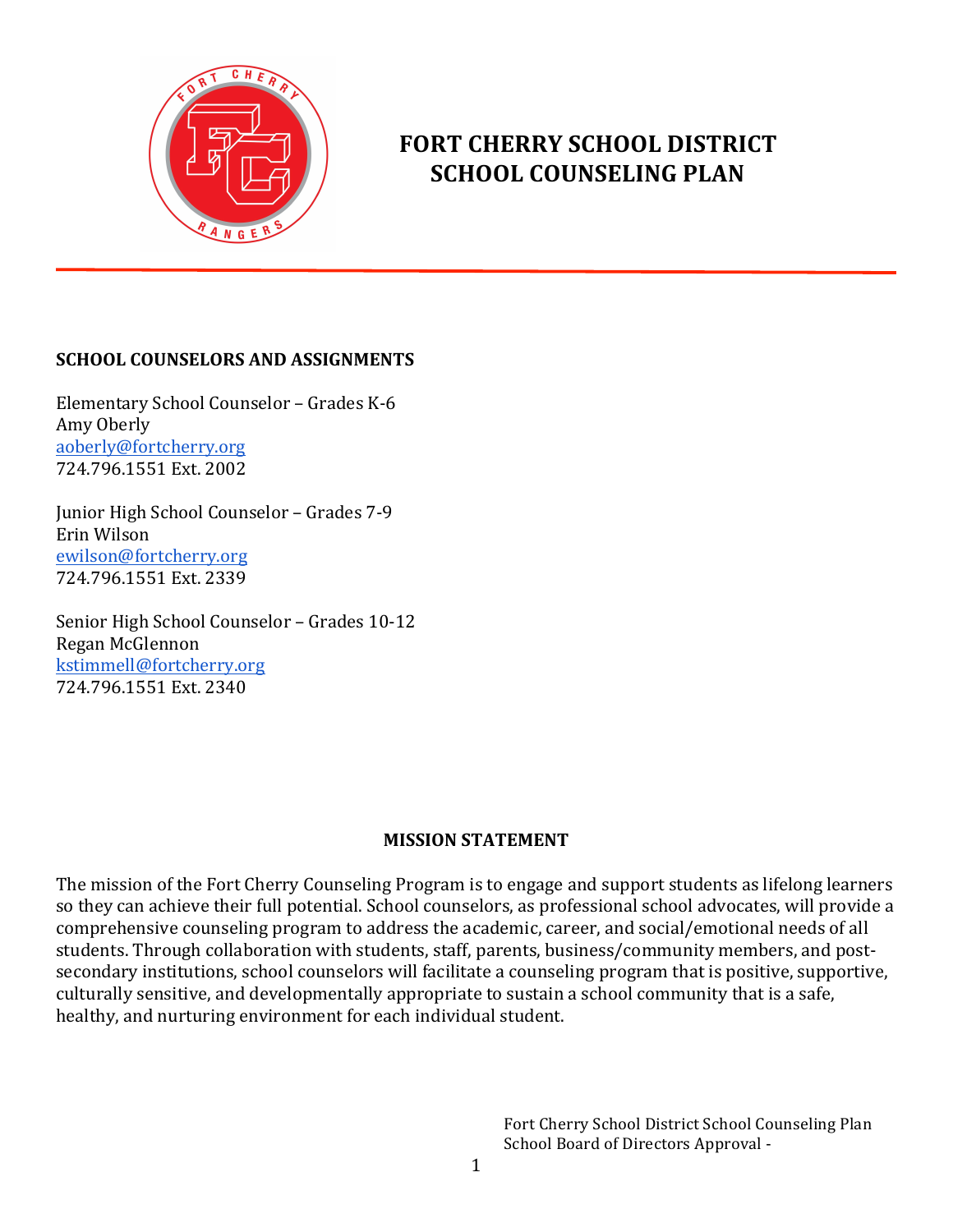### **BELIEF STATEMENT**

Fort Cherry School Counselors provide guidance and counseling services to all students; offer support and assistance to parents and staff; and work to create a positive, friendly, student-centered learning environment.

Fort Cherry School Counselors believe:

- All students have inherent worth;
- All students are capable of reaching their full potential;
- All students should be treated with dignity and respect.

### **PROGRAM OVERVIEW**

The Fort Cherry School District Comprehensive School Counseling Program is:

- Based upon the requirements of the Pennsylvania Department of Education, as well as the developmental needs of students.
- Committed to implementing the Fort Cherry School District Developmental School Counseling Curriculum, which aligns with American School Counseling Association (ASCA) national model and meets the specific needs of our diverse populations.
- Planned and coordinated by the Fort Cherry Counseling Department in accordance with recommendations made by the Pennsylvania Department of Education, the Pennsylvania School Counseling Association, and the Fort Cherry School District community.
- Committed to develop community partnerships to enhance school counseling services to meet the needs of all students.
- Dedicated to deliver an all-inclusive, developmental, data-driven program aligned with the ASCA National Model.
- Committed to strengthening the relationship between home and school to evaluate and monitor students' academic, personal, and social success.

### **STAKEHOLDERS**

All stakeholders in the Fort Cherry School District are integral to the success of the school counselor programs at each level. One of the goals of the district program is for all individuals to benefit from the services provided and have a part in the delivery of the various elements of the program, as appropriate.

### **Elementary Benefits**

Student Benefits:

- Individual services
- Group services
- Responsive services
- Preventative education
- Career Awareness
- Educational advocation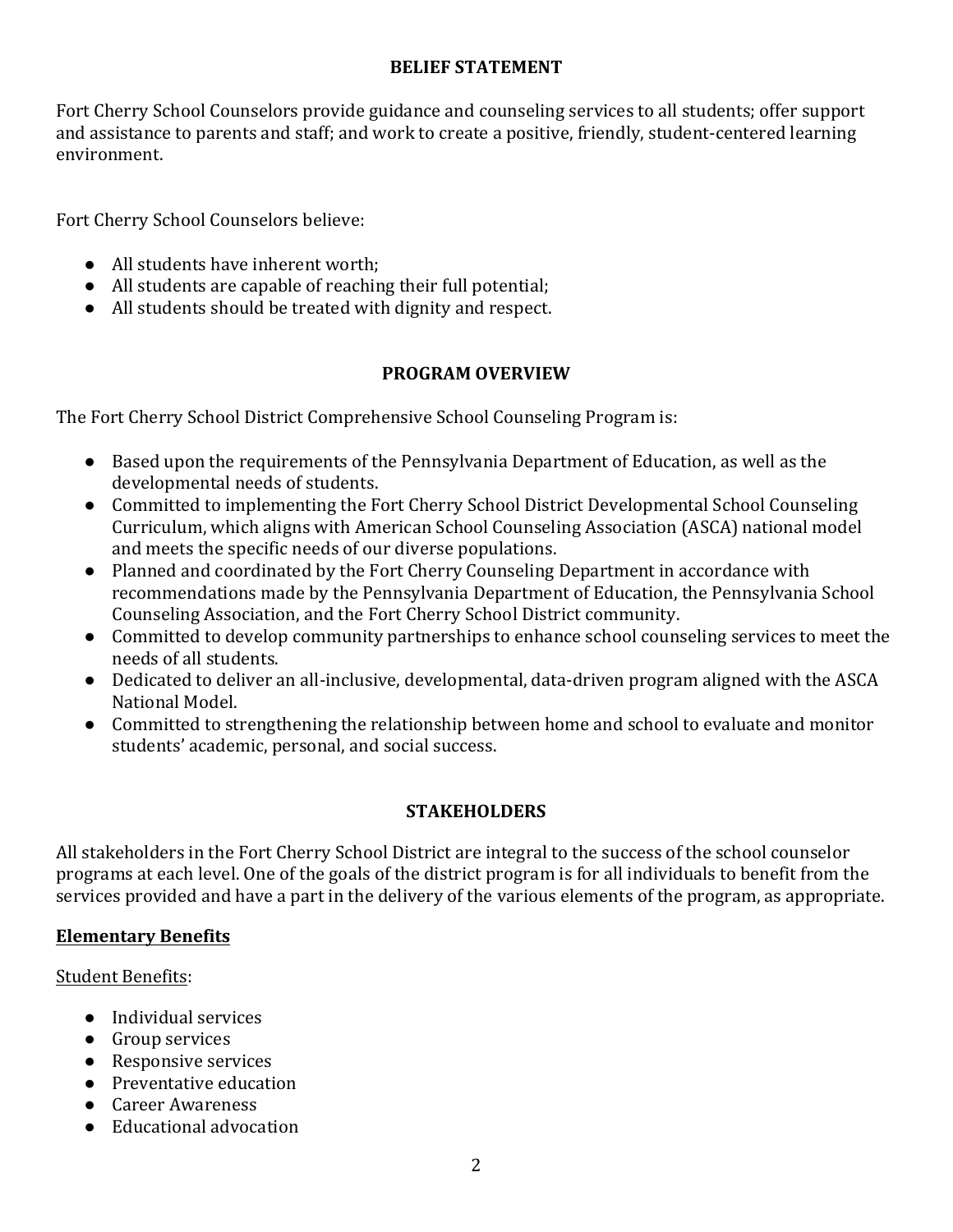### Parent/Guardian Benefits:

- $\bullet$  Guidance as an educational and life resource in regards to the academic, social, and emotional development of the students.
- $\bullet$  Support for challenges at school and home, as appropriate.

### Educator Benefits:

- Support for behavior management.
- Provide forum for parental communication.
- Resource for implementing interventions in the classroom.
- Resource in counseling trends.

### Business & Community Benefits:

- Resource for school and student information, as appropriate.
- Means of communication.

### Post-secondary Benefits:

• Resource for school and program information.

### **Junior/Senior High Benefits**

### **Student Benefits:**

- Individual services.
- **•** Group services.
- Responsive services.
- Preventative education, via ancillary services.
- Career Awareness and exploration.
- Educational advocation.
- Post-secondary planning and preparation.
- $\bullet$  Access to visits from colleges, technical schools, military, etc.
- Opportunities to attend college and career fairs.
- Site visits to regional colleges.

### Parent/Guardian Benefits:

- Guidance as an academic, social, educational and life resource for their children.
- Support for challenges at school and home.
- Advocate for exploration of post-secondary options (college, training, employment, career, military).

### Educator Benefits:

- Support for behavior management.
- Provide forum for parental communication.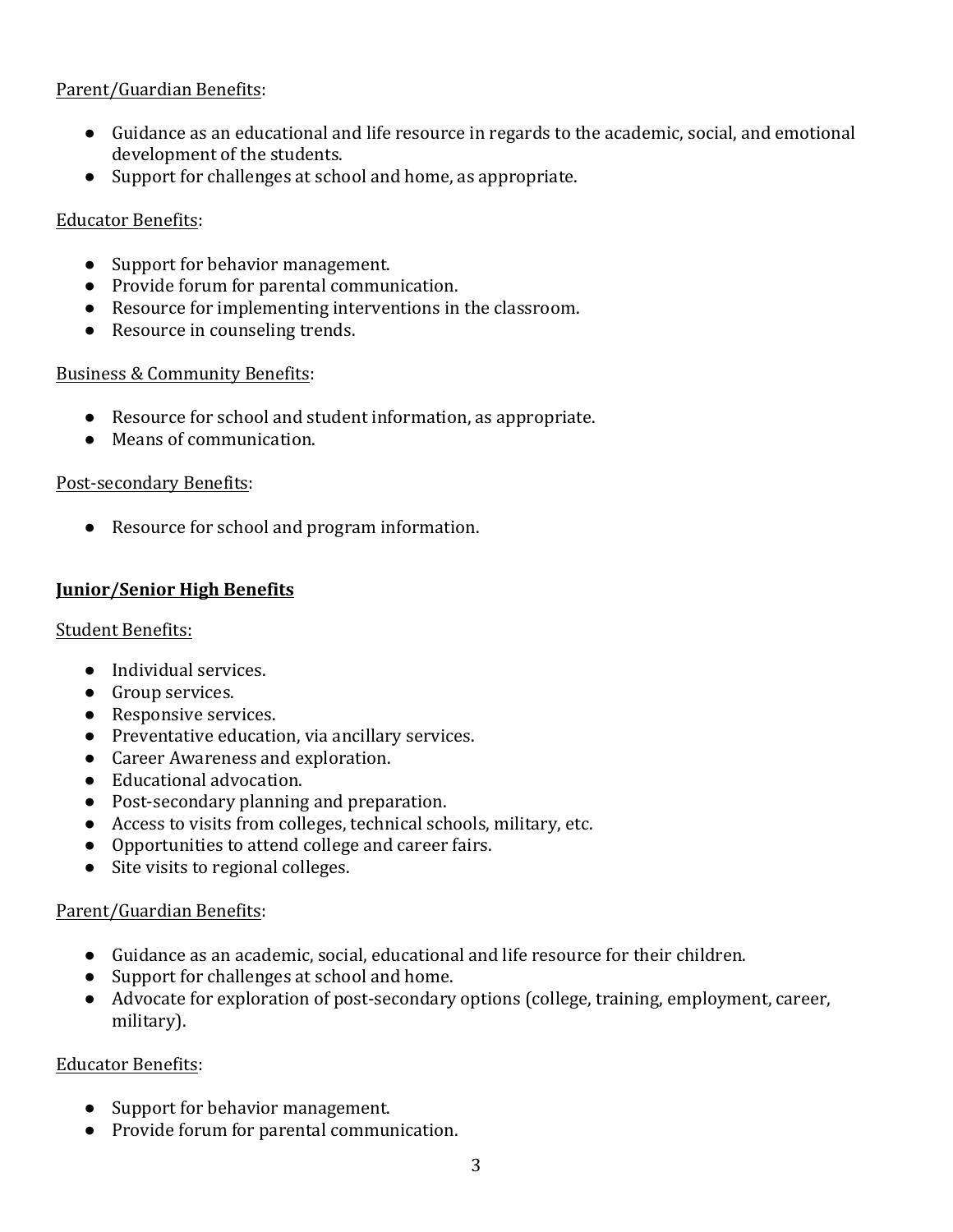- Resource for implementing interventions in the classroom.
- Resource in counseling trends.

### Business & Community Benefits:

- Resource for school and student information, as appropriate.
- Means of communication.
- Opportunity for internships, volunteer work, job shadowing, and employment.
- Connections to provide mentorship.

#### Post-secondary Benefits:

- Resource for school and program information.
- $\bullet$  Access to high school visits from colleges, technical schools, military, etc.
- Opportunities to advertise information at college and career fairs.
- $\bullet$  Promoting their campus via site visits to regional colleges.

### **Elementary Delivery**

### Students:

- Sharing program information.
- Act as student leaders for programs.
- Sources of information.

### Parents:

- Source of information.
- Support system for students.
- Parent leaders through PTA and other organizations assisting with delivery of programs.

### Educators:

- Source of information.
- Support system for students.
- Assisting with delivery of program.

### Business & Community:

- Financial Support.
- Delivery of information regarding programs.
- Support system for students.
- Community leaders through PTA and other organizations assisting with delivery of programs.

### Post-secondary:

• Providers of information and training.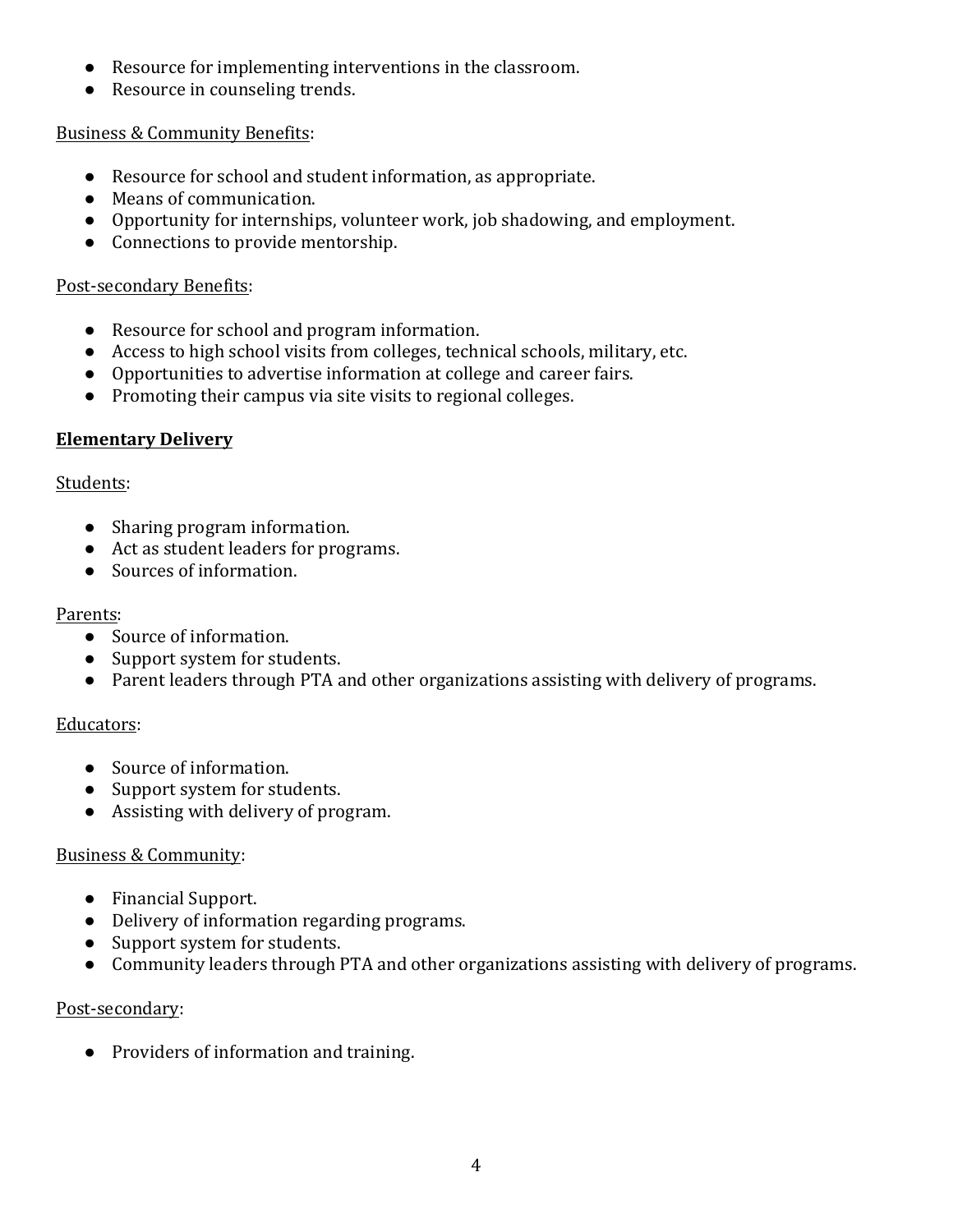# **Junior/Senior High Delivery**

### Students:

- Sharing program information.
- Act as student leaders for programs.
- Sources of information.

# Parents:

- Source of information.
- Support system for students.
- Parent leaders through organizations assisting with delivery of programs.

# Educators:

- Source of information.
- Support system for students.
- Assisting with delivery of programs.
- Supplemental resource and advisor for post-secondary college and career planning.

# Business & Community:

- Financial Support
- Delivery of information regarding programs
- Support system for students.
- Community leaders through organizations assisting with delivery of programs.
- Supplemental resource and advisor for post-secondary college and career planning.

# Post-secondary:

- Providers of information and training regarding college specifics, academic and social programs, experiential education, campus life, etc.
- Providers of information for military careers.
- Providers of information for career and employment training.
- Supplemental resource and advisor for post-secondary college and career planning.

# **SCHOOL COUNSELING ADVISORY COMMITTEE**

The School Counseling Advisory Committee is consisted of equal representation of school district personnel and community stakeholders including administrators, school counselors, teachers, parents/guardians, students, community partners, post-secondary partners, career and technical center representatives, and school board members. The committee will meet twice per year.

The purpose of the committee is to strengthen the partnership between the school counseling staff and community in order to fulfill the school district's mission and to better meet the needs of students in our district.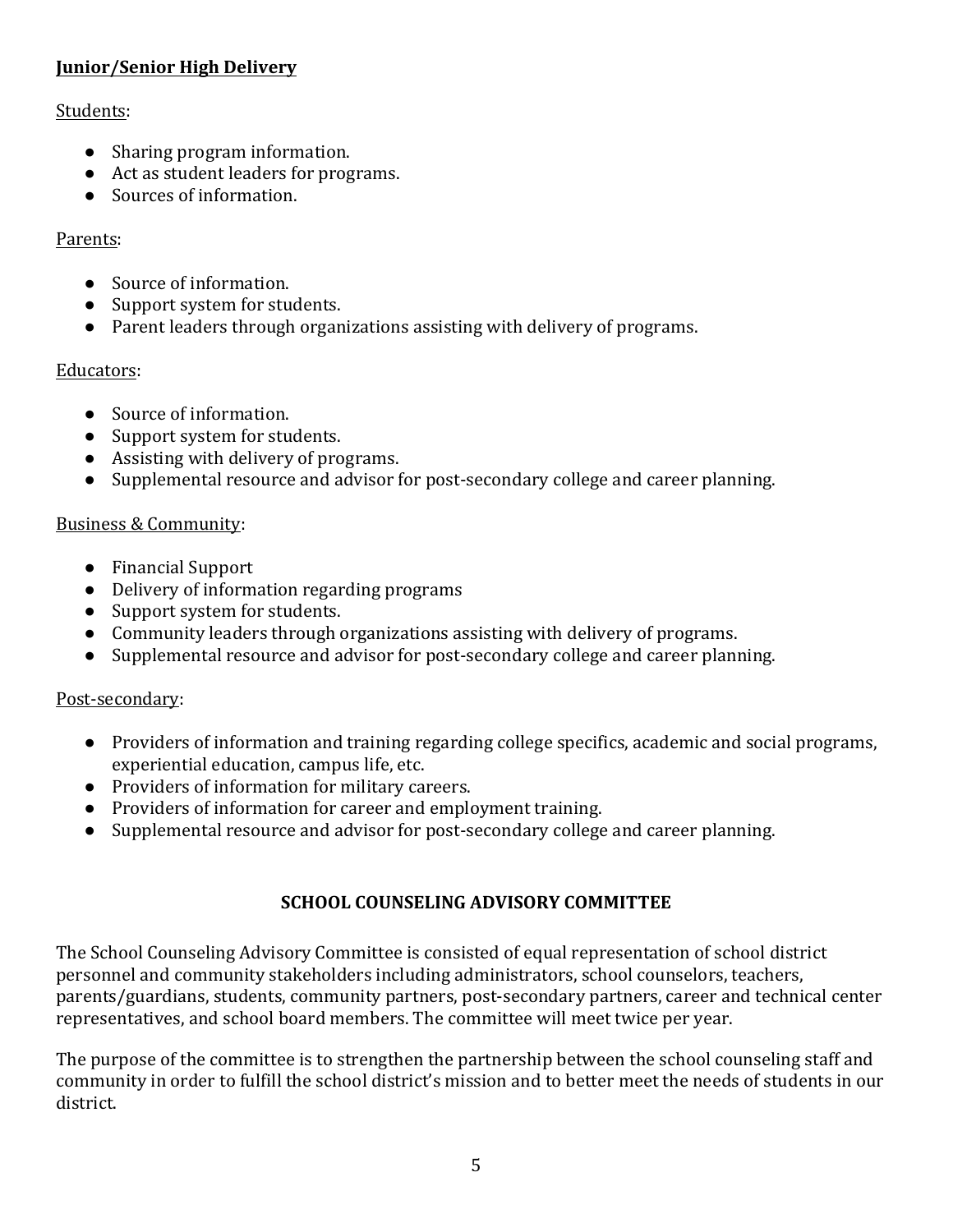The charge of the committee is to:

- Advise the school counseling staff as it strives to meet the needs of students,
- $\bullet$  Act as a resource and advocate for the school counseling staff and program, and
- Provide a communication link between the school and community.

### **ROLES OF THE SCHOOL COUNSELOR**

School counselors are leaders, advocates, collaborators and instruments of systemic change. The school counselor's leadership skills are vital to the successful implementation of the counseling program. School counselors are adept at analyzing data to support student achievement and improve success. Through strong communication and consultative skills, school counselors advocate for their students and collaborate with their stakeholders providing equity and access to all.

### **Leaders:**

- $\bullet$  Participate as an integral part of the total school district learning community
- Manage and implement a comprehensive and developmental school counseling program
- $\bullet$  Provide leadership, engaging all constituents in the delivery of services
- Assist students in achieving success
- Provide equity and access to all students
- Work in collaboration with administration, teachers, parents/guardians, and the community
- $\bullet$  Support the school as a safe and welcoming learning community

### **Advocates:**

- Work to support success in a rigorous academic curriculum
- Develop programs to ensure every student has access to a caring adult
- Provide the three domains of academic, career and personal/social counseling
- Provide education, career and post-high school exploration to all
- Promote change to contribute positively to the counseling program and ensure success
- Address and incorporate ASCA, Pennsylvania CEW, Interpersonal Skills and pending School Climate standards in the school counseling program
- Collaborate with others in and outside of school in order to meet the needs of students

### **Collaborators:**

- Promote commitment to the school district's mission
- Access professional development to enhance students success
- Engage the educational community so that all students benefit from the school counseling program
- $\bullet$  Offer information and programs to the community
- Serve on district committees
- Network and problem-solve with the goal of moving forward in a positive manner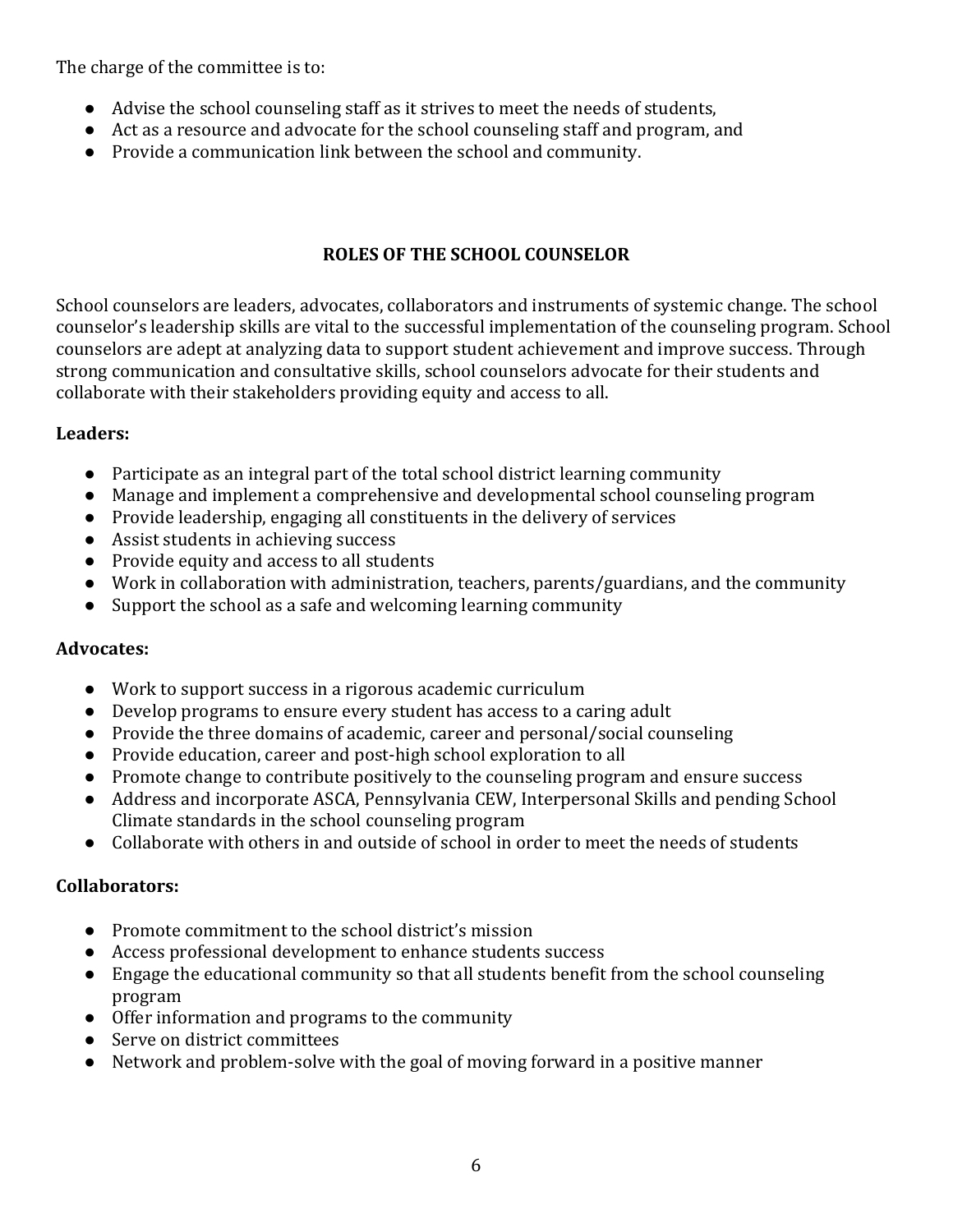### **Change Agents:**

- Connect the design, implementation, and management of the school counseling program to the mission of the school.
- $\bullet$  Identify and examine the critical data elements such as grades, test scores, attendance, promotion rates, special education enrollment, discipline referral data
- Identify students who are not succeeding by disaggregating data.
- Educate others as to your efforts to improve the data.
- Publicize the results of the effective school counseling program.
- Partner in school improvement.
- Challenge the status quo of the school district and building to improve the policies, practices, programs, opportunities, etc. for the benefit of all stakeholders with a primary focus on the student.

### **CONFIDENTIALITY**

Regarding confidentiality, counselors abide by the guidelines set forth by the ASCA and PSCA and the legal requirements established through FERPA and HIPPA.

### **SCHOOL COUNSELOR CURRICULUM**

The curriculum is structured as a developmental approach for all K-12 students to develop knowledge and skills appropriate to their age and grade level. Many school professionals address career, academic, and personal/social development in their classes and programs. School counseling personnel present and/or facilitate the presentation of the following topics through structured lessons, small/large group presentations, or individual discussions, as appropriate for each age group. School counselors at all levels provide parent workshops and group activities as needs arise.

# **CURRICULUM OUTLINES**

# **Elementary Curriculum Outline (K-6)**

- 1. Career Development
	- a. Career Awareness
	- b. Career Exploration
- 2. Personal/Social Development
	- a. Peer Pressure, Bullying, Diversity, Friendship Skills
	- b. Prevention Personal Safety, Stranger Awareness, Smoking, Alcohol and other Drugs
	- c. Anger Management, Cooperation, Responsibility, Self-Esteem, Peer Mediation, Conflict Resolution
- 3. Academic Development
	- a. Listening Skills
	- b. Test Taking Skills and Study Skills
	- c. Organization, Time Management, Goal Setting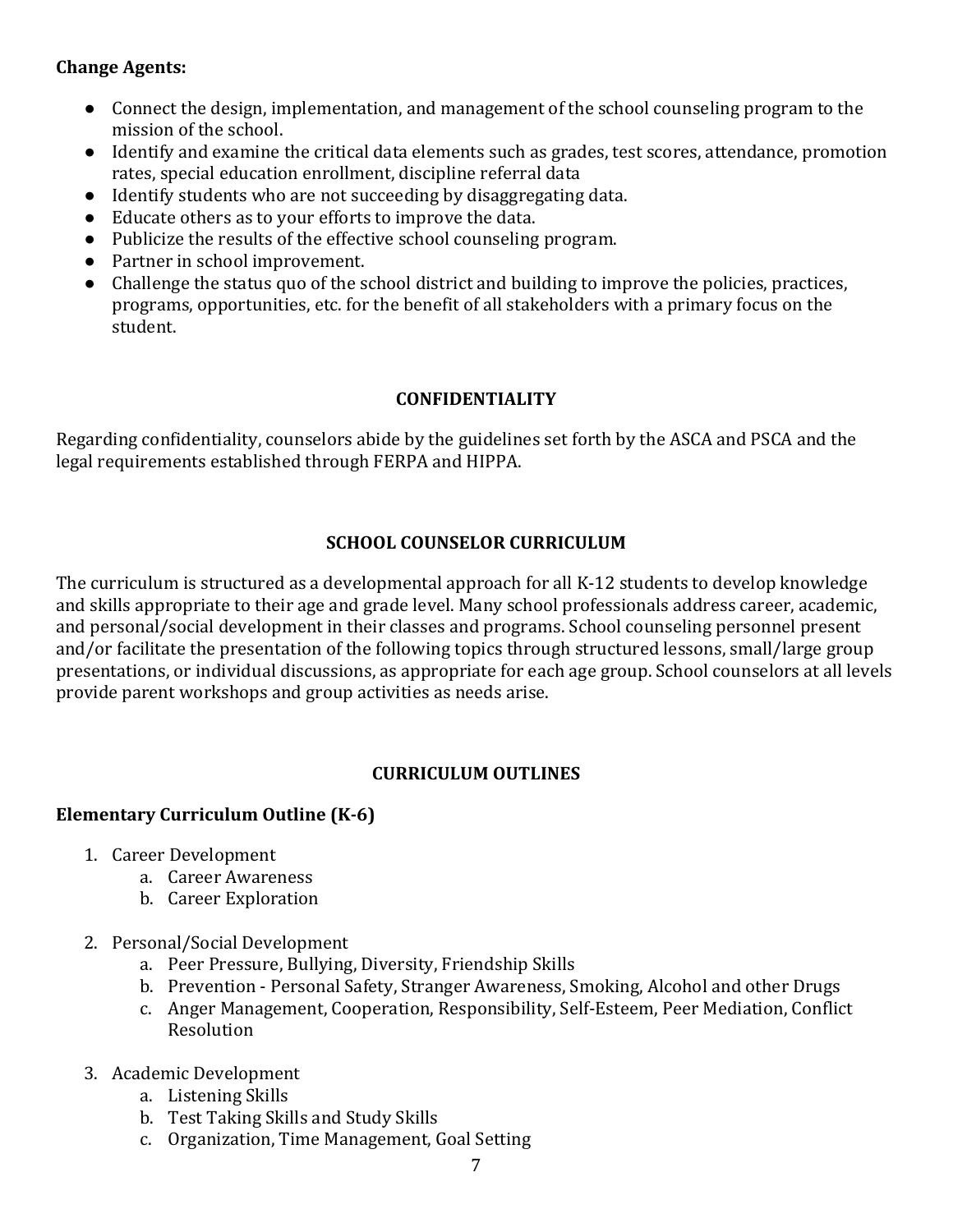### **Junior High Curriculum Outline (7-9)**

- 1. Career Development
	- a. Career Awareness and Preparation
	- b. Career Acquisition
	- c. Career Retention and Advancement
- 2. Personal/Social Development
	- a. Bullying
	- b. Peer Aggression
	- c. Peer Pressure Diversity
	- d. Assertiveness Skills
	- e. Conflict Resolution
- 3. Academic Development
	- a. Study Skills
	- b. Test-Taking Skills
	- c. Self-Awareness
	- d. Multiple Intelligences
	- e. Course Scheduling

### **High School Curriculum Outline (10-12)**

- 1. Career Development
	- a. Career Preparation
	- b. Career Acquisition
	- c. Career Retention and Advancement
	- d. Post-Secondary Preparation
- 2. Personal/Social Development
	- a. Bullying
	- b. Peer Aggression
	- c. Peer Pressure Diversity
	- d. Assertiveness Skills
	- e. Conflict Resolution
- 3. Academic Development
	- a. Study Skills
	- b. Test-Taking Skills
	- c. Self-Awareness
	- d. Multiple Intelligences
	- e. Course Scheduling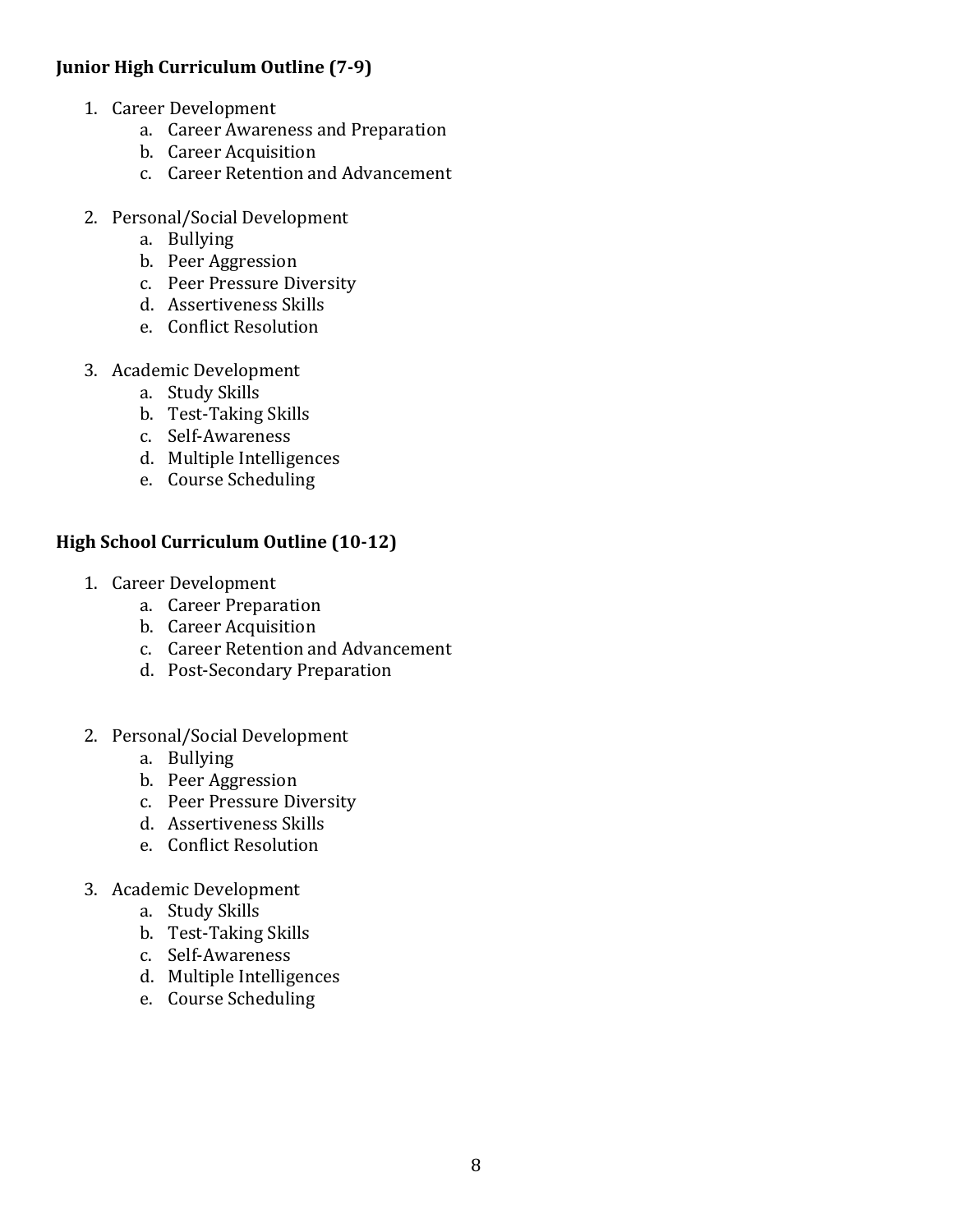### **SYSTEMS SUPPORT**

The purpose of these activities is to establish, maintain and enhance the school counseling program. These activities may include, but are not limited to: consultation, collaboration and teaming, professional development, record keeping, assessment, and program development.

Counselors at all levels engage in the following activities:

- Manage student records and assist with the review of the district records policy
- Consult with the administrators, psychologist, social worker(s), teachers, nurse, and other staff regarding student needs
- Serve on school and district committees
- Participate as a member of the Student Assistance Program Team
- Coordinate and implement the state and district standardized testing program
- $\bullet$  Maintain membership in professional organizations, as appropriate
- Participate in staff development/professional self renewal through conferences, workshops, etc.
- Communicate to parents and students regarding counseling services and opportunities through the district website, student handbook, open houses, newsletters, etc.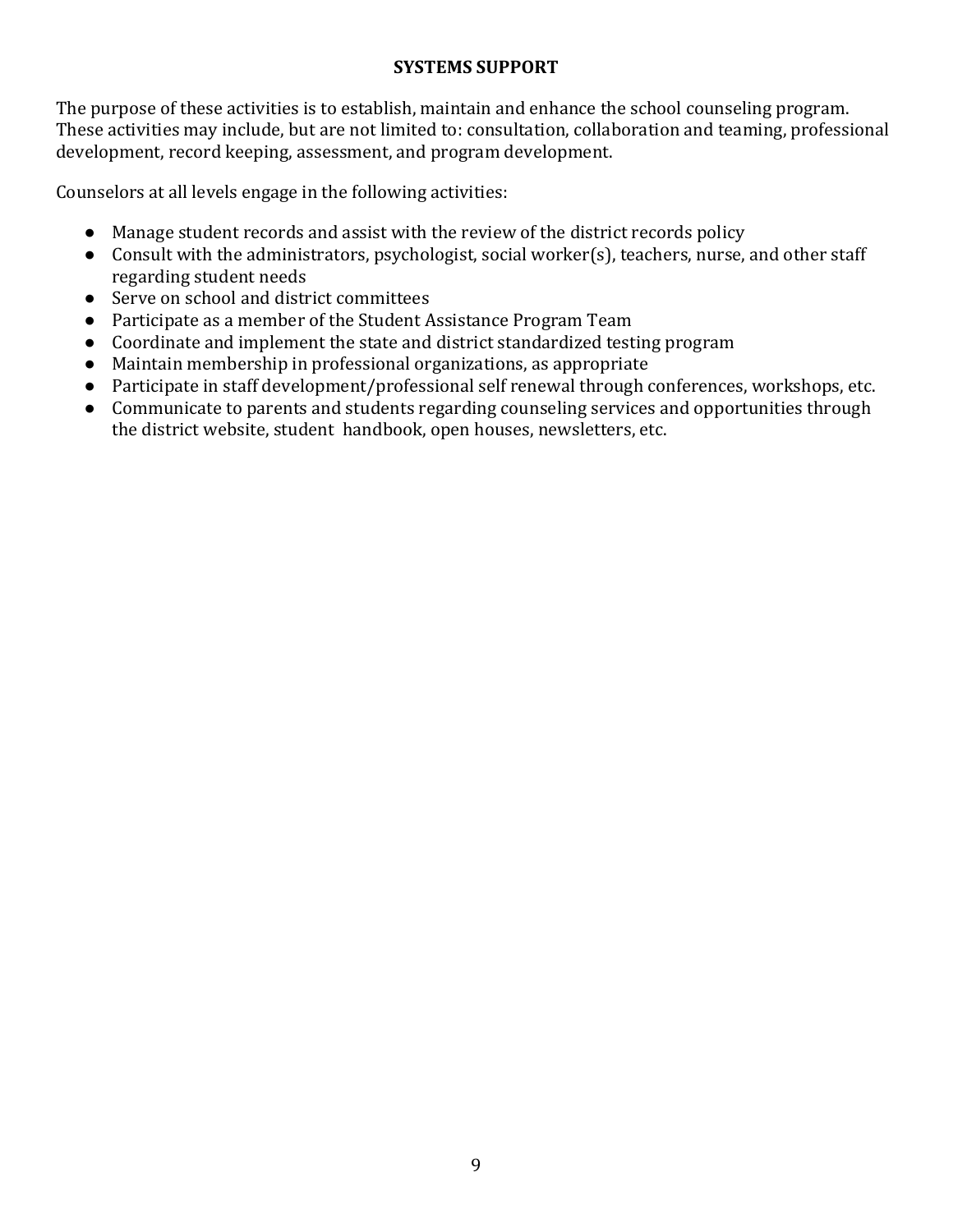# **SCHOOL COUNSELING PROGRAM CALENDAR**

# **ELEMENTARY PROGRAM CALENDAR**

| <b>ON-GOING MONTHLY</b>                                                                                                                                                                                                                                                                  |                                                                                                                                                                            |
|------------------------------------------------------------------------------------------------------------------------------------------------------------------------------------------------------------------------------------------------------------------------------------------|----------------------------------------------------------------------------------------------------------------------------------------------------------------------------|
| SAP meetings, Instructional support team meetings, individual student meetings, large group guidance,<br>parent meetings, teacher collaboration, community resource coordination and consultation, truancy<br>monitoring / TIPP referrals, academic assessments and responsive services. |                                                                                                                                                                            |
| <b>JULY</b>                                                                                                                                                                                                                                                                              | <b>AUGUST</b>                                                                                                                                                              |
| Review of state standardized testing<br>Scheduling for upcoming school year                                                                                                                                                                                                              | Kindergarten orientation<br>New student orientation                                                                                                                        |
| <b>SEPTEMBER</b>                                                                                                                                                                                                                                                                         | <b>OCTOBER</b>                                                                                                                                                             |
| Ready to learn<br>Classroom visits (K-3)<br>Open house<br>Introduce / begin psycho-educational groups                                                                                                                                                                                    | Red ribbon week<br>Monitor progress reports<br>Classroom visits (K-3)                                                                                                      |
| <b>NOVEMBER</b>                                                                                                                                                                                                                                                                          | <b>DECEMBER</b>                                                                                                                                                            |
| TerraNova testing<br>Classroom visit (6th grade, resumes)                                                                                                                                                                                                                                | Monitor report card                                                                                                                                                        |
| <b>JANUARY</b>                                                                                                                                                                                                                                                                           | <b>FEBRUARY</b>                                                                                                                                                            |
| Kindergarten readiness<br>Monitor progress report                                                                                                                                                                                                                                        | Kindergarten readiness<br>Early Intervention meetings<br>Classroom visit (6th grade, letter of<br>recommendation)                                                          |
| <b>MARCH</b>                                                                                                                                                                                                                                                                             | <b>APRIL</b>                                                                                                                                                               |
| Kindergarten readiness<br>Monitor report card<br>Classroom visit (6th grade, academic awards)<br>PSSA training, preparation, collection and delivery.                                                                                                                                    | Kindergarten registration<br>PSSA preparation, implementation, collection and<br>delivery.<br>Middle school transition activities and meetings<br>Monitor progress reports |
| <b>MAY</b>                                                                                                                                                                                                                                                                               | <b>JUNE</b>                                                                                                                                                                |
| PSSA collection, review and delivery<br>Middle school transition activities and meetings                                                                                                                                                                                                 | Course scheduling for upcoming school year<br>Individual student scheduling for upcoming school<br>year.<br>Data review of current year (SAP / IST)                        |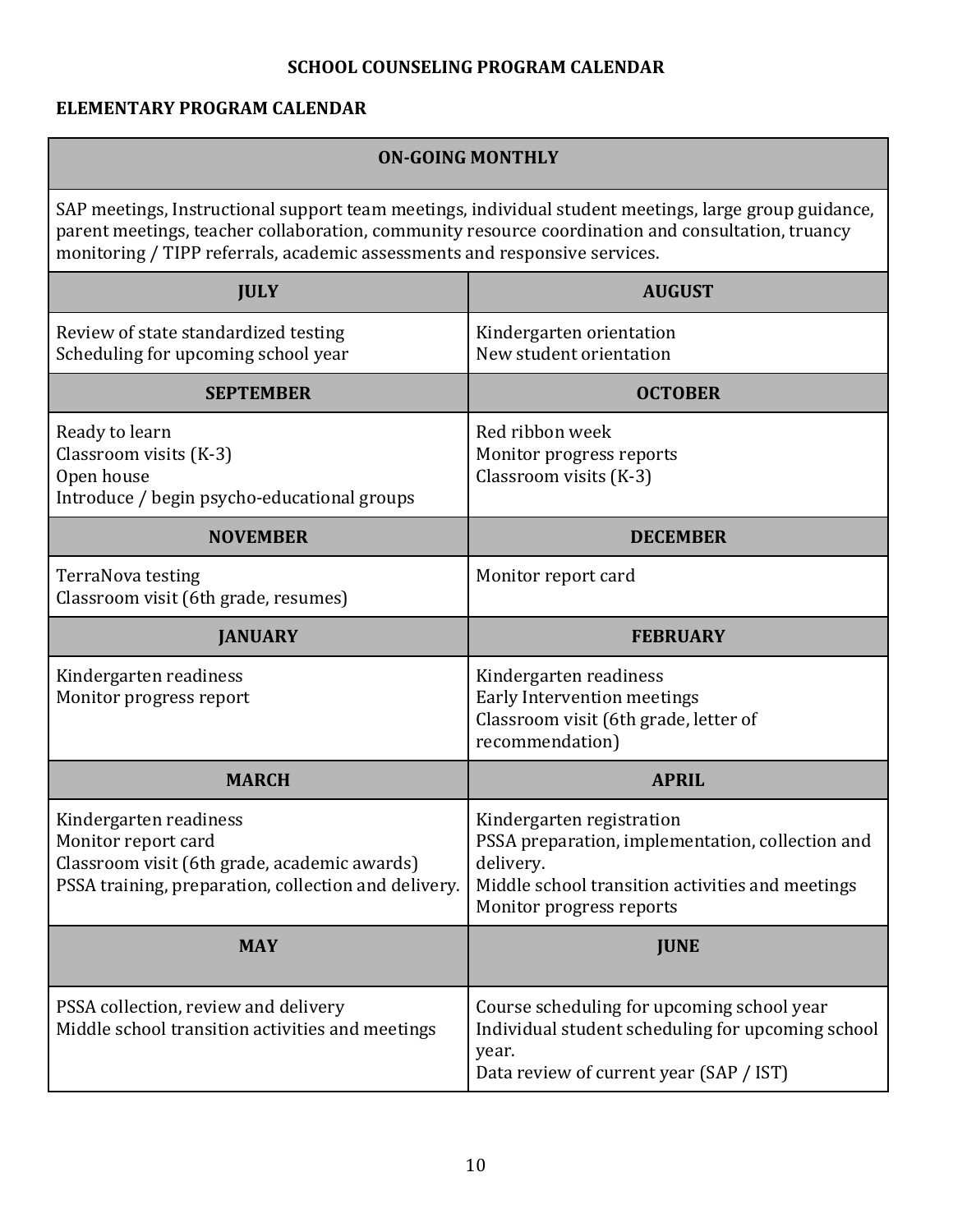### **JUNIOR HIGH PROGRAM CALENDAR**

# **ON-GOING MONTHLY**

Individual and small group student counseling, truancy monitoring/TIPP referrals, SAP team member participation, Individual student physical education medical transitions, Career Pathways Plan coordination and maintenance, coordination of parent/ teacher meetings as requested.

| <b>JULY</b>                                                                                                                                                                                                                                                                                                                                                                                     | <b>AUGUST</b>                                                                                                                                                                                                                                                                                                                                                                                                                  |
|-------------------------------------------------------------------------------------------------------------------------------------------------------------------------------------------------------------------------------------------------------------------------------------------------------------------------------------------------------------------------------------------------|--------------------------------------------------------------------------------------------------------------------------------------------------------------------------------------------------------------------------------------------------------------------------------------------------------------------------------------------------------------------------------------------------------------------------------|
| Review of state standardized testing scores,<br>Summer School grades, Promotions and retentions<br>finalized.                                                                                                                                                                                                                                                                                   | Individual student schedule changes, 7th grade<br>and new student orientations. Individual meetings<br>with new students.                                                                                                                                                                                                                                                                                                      |
| <b>SEPTEMBER</b>                                                                                                                                                                                                                                                                                                                                                                                | <b>OCTOBER</b>                                                                                                                                                                                                                                                                                                                                                                                                                 |
| Individual meetings with retained students and<br>students who have a history of struggling<br>academically. Begin monitoring student<br>attendance and TIPP referrals, 7th grade<br>classroom lesson - individual interests and<br>counseling services overview.                                                                                                                               | 8th grade career pathways lesson and exploration.<br>Organize student list for Winter Keystone testing,<br>Fort Cherry Exams and Portfolios for state<br>graduation requirement.                                                                                                                                                                                                                                               |
| <b>NOVEMBER</b>                                                                                                                                                                                                                                                                                                                                                                                 | <b>DECEMBER</b>                                                                                                                                                                                                                                                                                                                                                                                                                |
| Report card maintenance and distribution,<br>monitor students with failing grades. Begin to set<br>up parent/ teacher meetings as needed for<br>students who are struggling academically.<br>Continued Keystone Exam preparations including<br>scheduling, training, and preparing information to<br>be given to teachers and students involved in the<br>testing.                              | Begin to make up Personal Education Plans for<br>current 9th grade students who did not have a<br>meeting in the previous school year. 8th grade<br>students presentation of WACTC tech-ties career<br>exploration. Winter Keystone testing window:<br>organize, distribute and collect secure testing<br>materials daily during testing. Oversee test<br>administration. Inventory, pack and return test<br>materials to DRC. |
| <b>JANUARY</b>                                                                                                                                                                                                                                                                                                                                                                                  | <b>FEBRUARY</b>                                                                                                                                                                                                                                                                                                                                                                                                                |
| End of 1st semester, report card maintenance and<br>distribution. Continued monitoring and meeting<br>with students and parents of students who are<br>struggling academically. Begin revision/updating<br>of scheduling documents. WACTC 9th grade<br>building tour and scheduling of individual student<br>shadowing experiences. Begin 9th grade student<br>career path individual meetings. | Preliminary scheduling activities, classroom<br>presentations for 9th grade scheduling. Continue<br>9th grade individual student meetings. Organize<br>student list for Spring Keystone testing, Fort<br>Cherry Exams and Portfolios for state graduation<br>requirement.                                                                                                                                                      |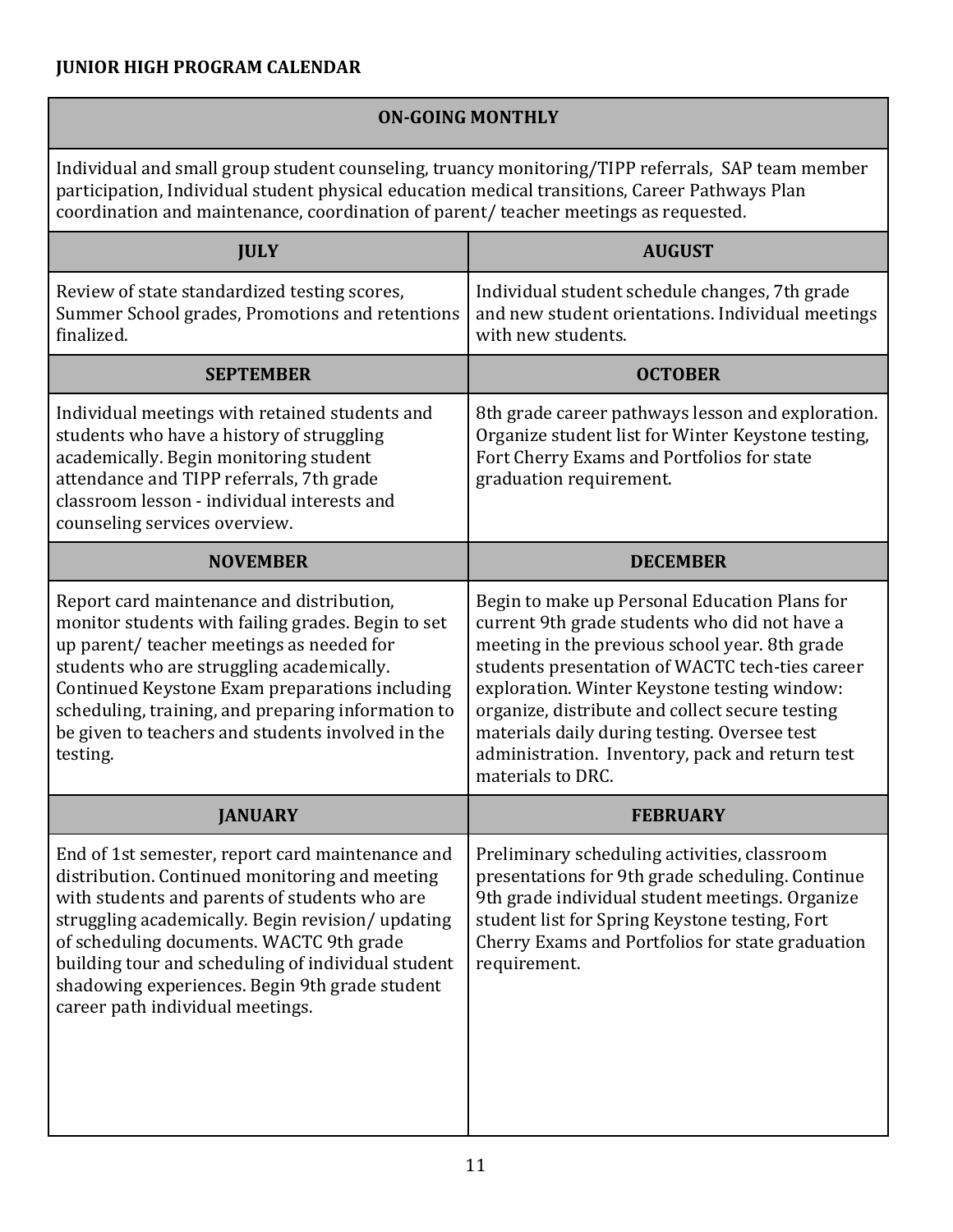| <b>MARCH</b>                                                                                                                                                                                                                                                                                              | <b>APRIL</b>                                                                                                                                                                                 |
|-----------------------------------------------------------------------------------------------------------------------------------------------------------------------------------------------------------------------------------------------------------------------------------------------------------|----------------------------------------------------------------------------------------------------------------------------------------------------------------------------------------------|
| Report card maintenance and distribution,<br>potential course failure notices. Scheduling<br>activities for students in grades 8-11. PSSA and<br>Keystone Exam preparations including scheduling,<br>training, and preparing information to be given to<br>teachers and students involved in the testing. | PSSA testing window: organize, distribute and<br>collect secure testing materials daily during<br>testing. Oversee test administration. Inventory,<br>pack and return test materials to DRC. |
| <b>MAY</b>                                                                                                                                                                                                                                                                                                | <b>IUNE</b>                                                                                                                                                                                  |
|                                                                                                                                                                                                                                                                                                           |                                                                                                                                                                                              |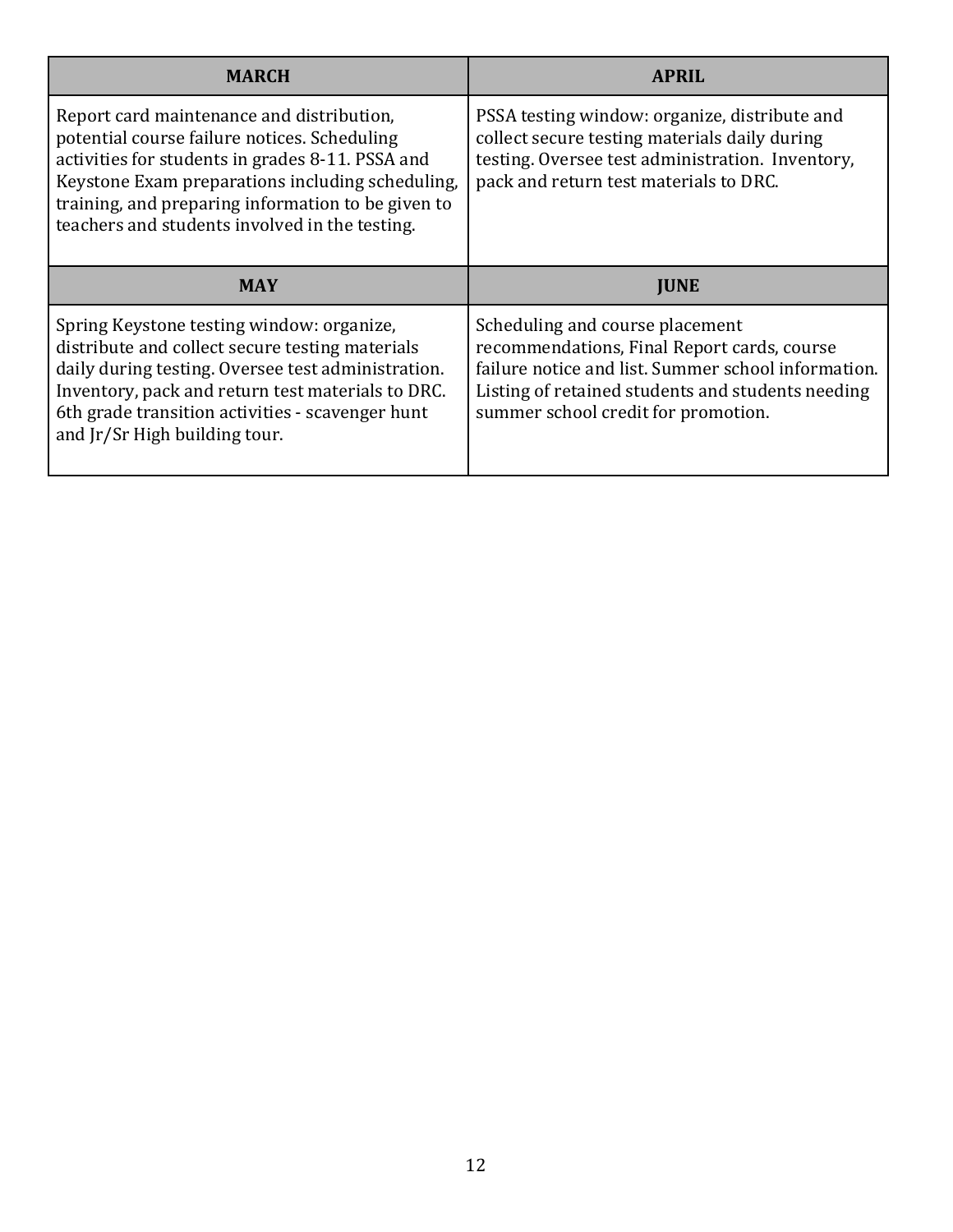# **SENIOR HIGH PROGRAM CALENDAR**

| <b>ON-GOING MONTHLY</b>                                                                                                                                                                                                                                                                                                                                                                                                                                                                                                                    |                                                                                                                                                                                                                        |  |
|--------------------------------------------------------------------------------------------------------------------------------------------------------------------------------------------------------------------------------------------------------------------------------------------------------------------------------------------------------------------------------------------------------------------------------------------------------------------------------------------------------------------------------------------|------------------------------------------------------------------------------------------------------------------------------------------------------------------------------------------------------------------------|--|
| <b>PIMS Data Collection</b><br>College & Scholarship Application Completion Assistance<br>Letters of Recommendation<br>Maintenance of Transcripts<br>Truancy Monitoring/TIPP Referrals<br><b>SAP Member Participation</b><br><b>Physical Education Medical Transitions</b><br><b>Career Pathways Plan Coordination and Maintenance</b><br><b>Scholarship Committee Meetings</b><br>Attendance at College Representative Meetings<br><b>Attendance at IEP Meetings</b><br>Social/Emotional Counseling sessions with students in need/crisis |                                                                                                                                                                                                                        |  |
| <b>JULY</b>                                                                                                                                                                                                                                                                                                                                                                                                                                                                                                                                | <b>AUGUST</b>                                                                                                                                                                                                          |  |
| <b>Schedule Changes</b><br>National Honor Society (NHS) Applications<br>Calculation of GPA/Class Rank<br>Master Schedule Maintenance                                                                                                                                                                                                                                                                                                                                                                                                       | <b>Schedule Changes</b><br><b>AP Score Summaries</b><br><b>Class Profile Compilation</b><br><b>Keystone Score Interpretation</b><br>Master Schedule Maintenance                                                        |  |
| <b>SEPTEMBER</b>                                                                                                                                                                                                                                                                                                                                                                                                                                                                                                                           | <b>OCTOBER</b>                                                                                                                                                                                                         |  |
| <b>Individual Senior Meetings</b><br>Large Group Senior Career Presentations<br>Large Group Junior Career Presentations<br>Large Group Sophomore Career Lessons<br><b>Schedule Changes</b><br>NHS Membership Question & Answer                                                                                                                                                                                                                                                                                                             | <b>Individual Senior Meetings</b><br>NHS Membership Meetings & Decisions<br><b>NHS Induction Preparations</b><br><b>Challenge Program</b><br><b>SAT Test Administration</b><br>PSAT Planning and Test Administration   |  |
| <b>NOVEMBER</b>                                                                                                                                                                                                                                                                                                                                                                                                                                                                                                                            | <b>DECEMBER</b>                                                                                                                                                                                                        |  |
| <b>Individual Senior Meetings</b><br>Report Card Maintenance & Distribution<br>Honor Roll Submission<br><b>NHS Induction Ceremony</b><br><b>ASVAB Test Administration</b>                                                                                                                                                                                                                                                                                                                                                                  | <b>Individual Senior Meetings</b><br><b>Individual Sophomore Meetings</b><br>Mock Interviews<br>Career Pathways Plan Individual Meetings                                                                               |  |
| <b>JANUARY</b><br><b>FEBRUARY</b>                                                                                                                                                                                                                                                                                                                                                                                                                                                                                                          |                                                                                                                                                                                                                        |  |
| <b>Individual Sophomore Meetings</b><br>Report Card Maintenance & Distribution<br>Honor Roll Submission<br><b>Individual Senior Course Failure Meetings</b>                                                                                                                                                                                                                                                                                                                                                                                | Individual Sophomore & Junior Meeting<br><b>WACTC Application Session</b><br><b>WACTC Application Collection</b><br><b>PFEW Presentations</b><br><b>CCAC/Job Corps Presentation</b><br><b>Scheduling Presentations</b> |  |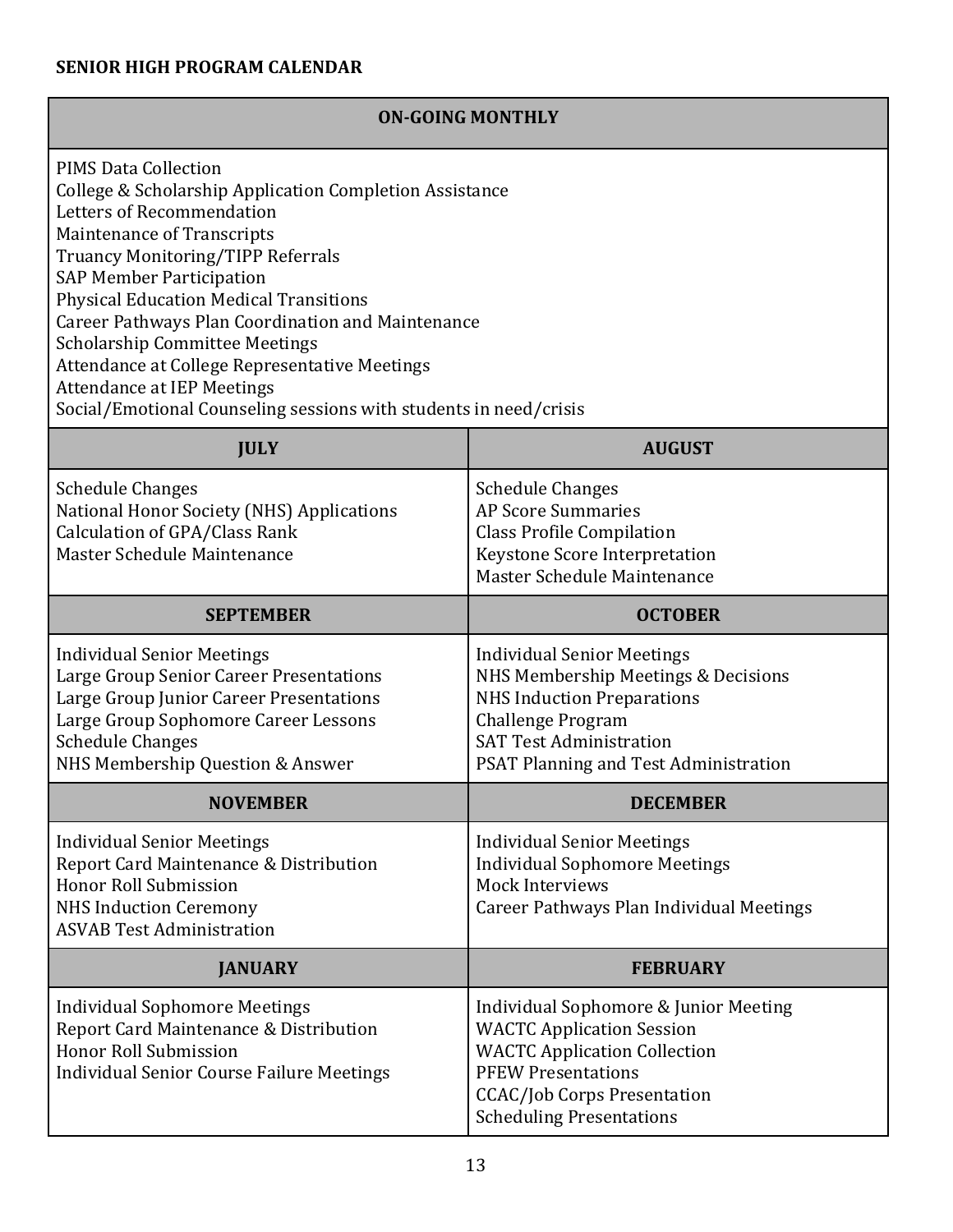| <b>MARCH</b>                                                                                                                                   | <b>APRIL</b>                                                                                                                                                    |
|------------------------------------------------------------------------------------------------------------------------------------------------|-----------------------------------------------------------------------------------------------------------------------------------------------------------------|
| <b>Individual Junior Meetings</b><br>Report Card Maintenance & Distribution<br><b>Master Schedule Compilation</b><br>Arena Scheduling Planning | <b>Individual Junior Meetings</b><br><b>Awards Program Preparation</b><br>AP Test Administration Planning<br>Arena Scheduling<br><b>ACT Test Administration</b> |
| <b>MAY</b>                                                                                                                                     | <b>JUNE</b>                                                                                                                                                     |
| AP Test Administrations<br><b>SAT Test Administration</b><br>Awards Program Preparation and Event                                              | Report Card Maintenance & Distribution<br>Honor Roll Submission<br><b>Finalization of Graduating Senior Transcripts</b>                                         |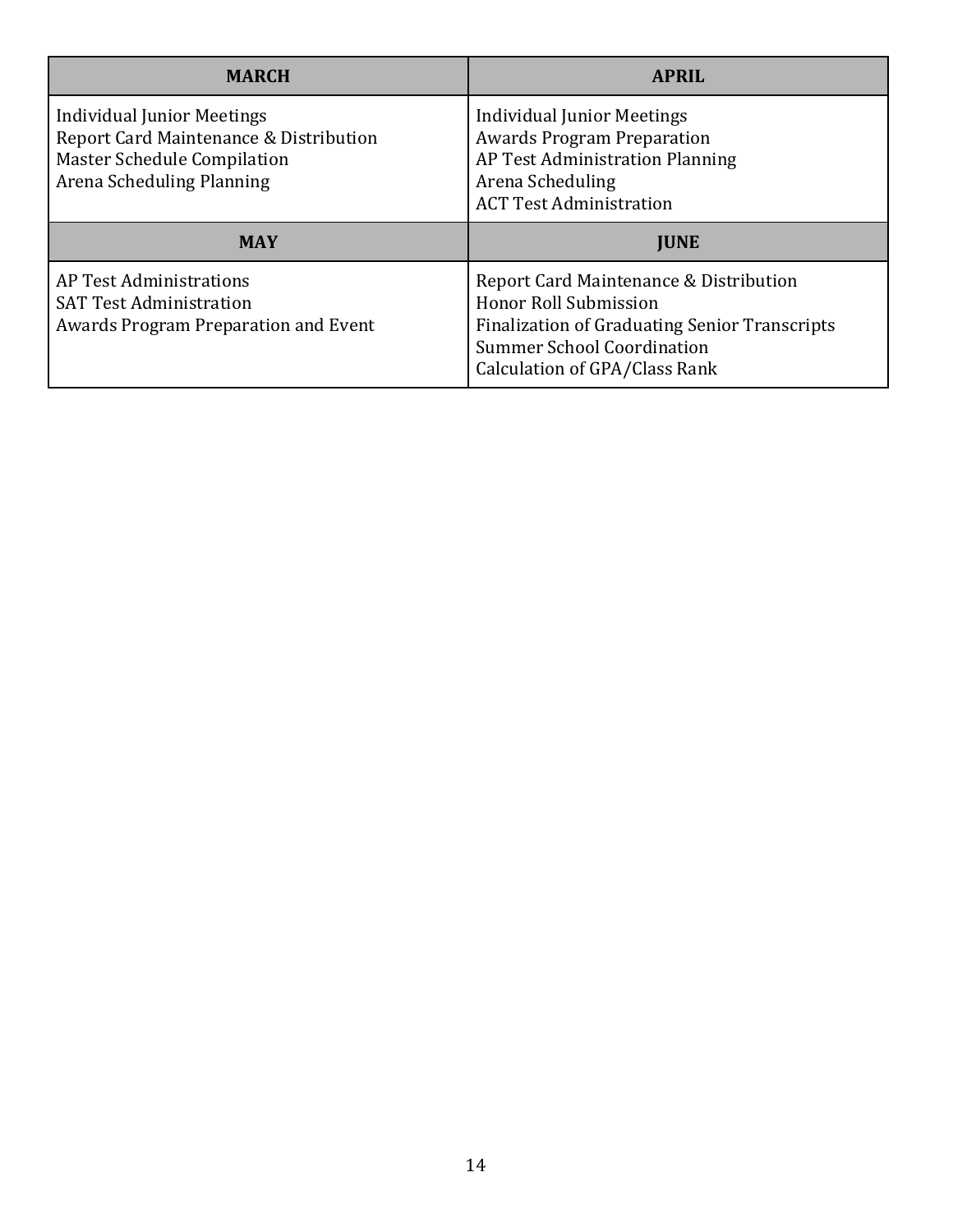# **Comprehensive School Counseling Program Delivery System**

| <b>Guidance Curriculum</b>                                                                                                                                                                                                                                                                                                                                                           | Prevention,<br><b>Intervention and</b><br><b>Responsive Services</b>                         | <b>Individual Student</b><br><b>Planning</b>                                                                                                   | <b>System Support</b>                                                                          |
|--------------------------------------------------------------------------------------------------------------------------------------------------------------------------------------------------------------------------------------------------------------------------------------------------------------------------------------------------------------------------------------|----------------------------------------------------------------------------------------------|------------------------------------------------------------------------------------------------------------------------------------------------|------------------------------------------------------------------------------------------------|
| Provide developmental,<br>comprehensive<br>guidance program<br>content in a systematic<br>way to all students<br>PreK-12.                                                                                                                                                                                                                                                            | Addresses school and<br>student needs.                                                       | Assists students and<br>parents in development<br>of academic and career<br>plans.                                                             | Includes program, staff<br>and school support<br>activities and services.                      |
| <b>Purpose</b>                                                                                                                                                                                                                                                                                                                                                                       | <b>Purpose</b>                                                                               | <b>Purpose</b>                                                                                                                                 | <b>Purpose</b>                                                                                 |
| Student awareness, skill<br>development and<br>application of skills<br>needed to achieve<br>academically and be<br>career and college<br>ready by graduation.                                                                                                                                                                                                                       | Prevention,<br>Intervention and<br>Responsive services to<br>groups and / or<br>individuals. | Individual student<br>academic and<br>occupational planning,<br>decision making, goal<br>setting and preparing<br>for academic<br>transitions. | Program delivery and<br>support.                                                               |
| Academic<br>Kindergarten                                                                                                                                                                                                                                                                                                                                                             | <b>Academic</b>                                                                              | Academic                                                                                                                                       | <b>Counselor Related</b>                                                                       |
| registration<br>Jr/Sr High School<br>Scheduling                                                                                                                                                                                                                                                                                                                                      | <b>SAP</b><br>Course failure meetings                                                        | <b>Individual Meetings for</b><br>grades/scheduling                                                                                            | <b>Schedule Changes</b><br><b>Testing Coordination</b>                                         |
| <b>Career</b><br>G7-Individual interests<br>G8-Personality Type<br><b>PEP</b><br><b>G9-Individual Meetings</b><br>G10-Individual<br>Meetings/Career<br>Lesson/PSAT<br>G11-Individual<br>Meetings, Post-<br>Secondary Visits, Mock<br>Interviews<br>G12 - Individual<br>Meetings,<br><b>Implementation of Post-</b><br>Secondary Planning,<br><b>Career Pathways</b><br>Presentations | <b>Career</b><br>G8 - WACTC tech-ties<br>G9 - WACTC tour and<br>shadowing                    | <b>Career</b><br>In-depth search and<br>discussion of possible<br>paths                                                                        | <b>Non-Counselor</b><br><b>Related</b><br>File/maintenance of<br>career planning<br>portfolios |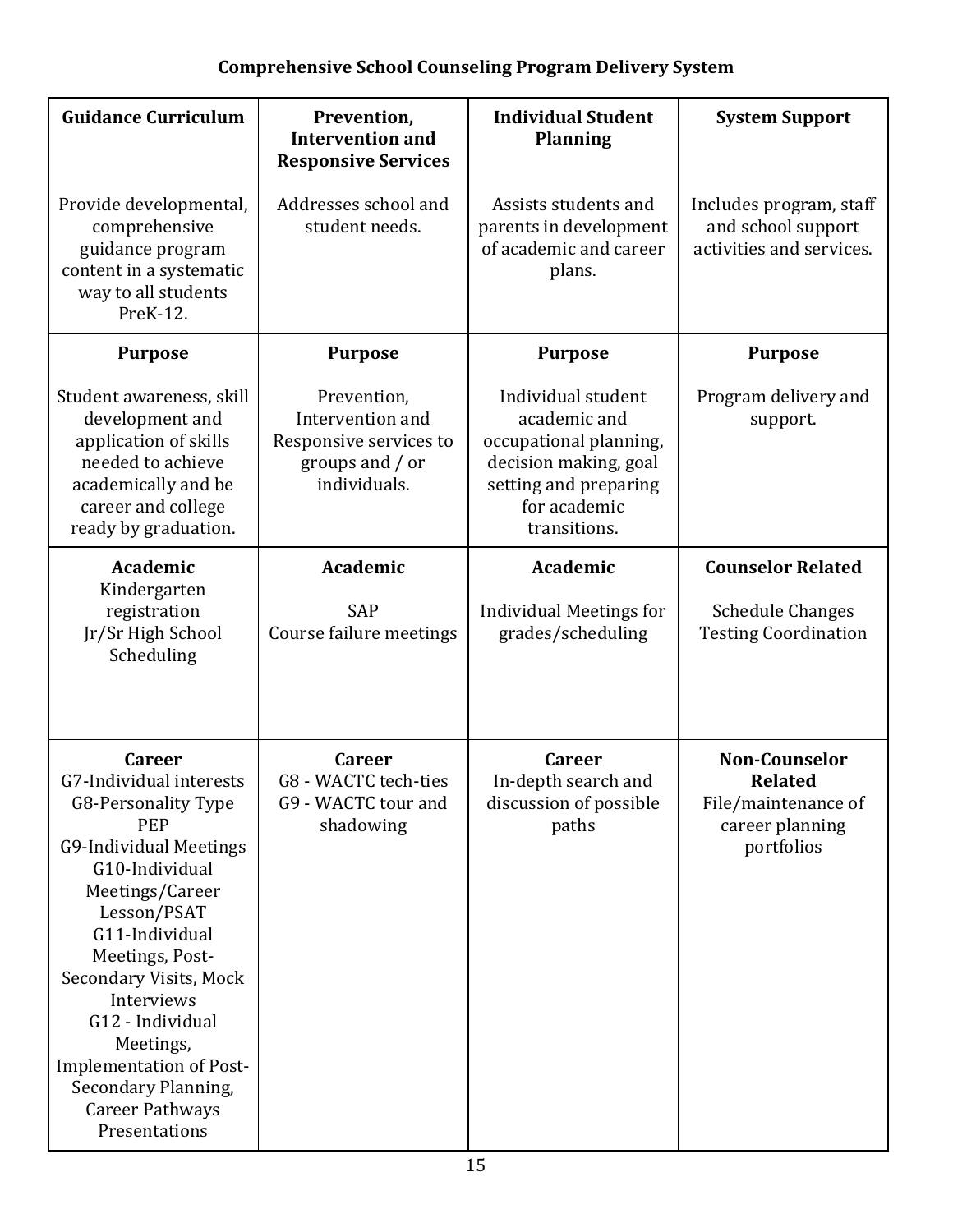| <b>Personal / Social</b><br>Grade level meetings,<br><b>Transition Activities</b> | <b>Personal / Social</b><br>Small groups<br>Mediation | <b>Personal / Social</b><br><b>Individual Counseling</b><br><b>Crisis Intervention</b> | <b>Non-Counselor</b><br><b>Related</b><br>Community resource<br>coordination,<br>documentation of<br>counseling sessions |
|-----------------------------------------------------------------------------------|-------------------------------------------------------|----------------------------------------------------------------------------------------|--------------------------------------------------------------------------------------------------------------------------|
|-----------------------------------------------------------------------------------|-------------------------------------------------------|----------------------------------------------------------------------------------------|--------------------------------------------------------------------------------------------------------------------------|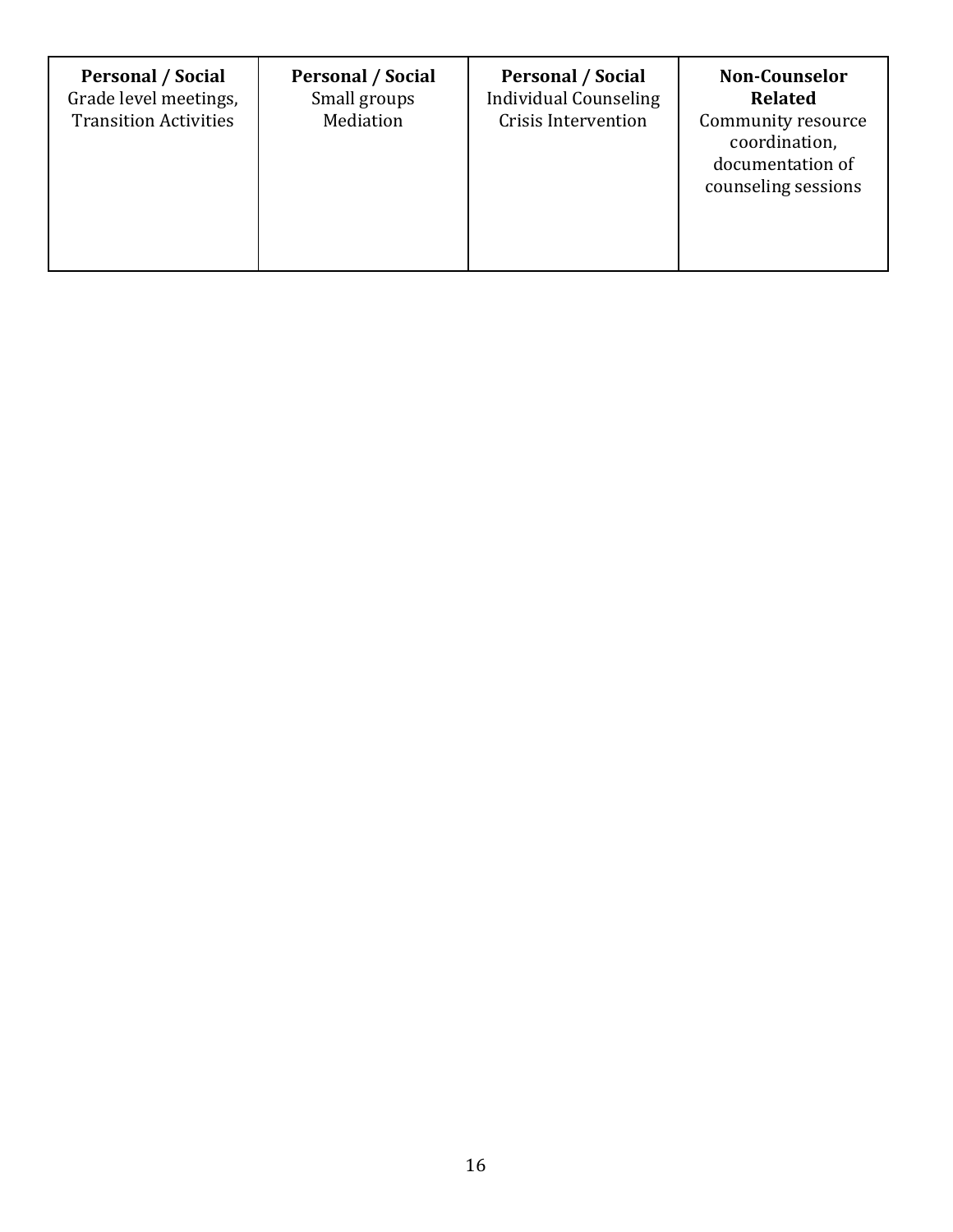# **CAREER PATHWAYS PLAN PROGRAM OUTLINE**

| <b>GRADE LEVEL</b> | <b>REQUIREMENTS</b>                                                                                                                                                                                                                                                                                                                                                                                                                              |
|--------------------|--------------------------------------------------------------------------------------------------------------------------------------------------------------------------------------------------------------------------------------------------------------------------------------------------------------------------------------------------------------------------------------------------------------------------------------------------|
| 7                  | <b>Transition to Junior High School</b><br>• Year 1 - Career Transition Plan Binder<br>• All About Me activity<br>Introduction to Career Pathways Plan<br>Civic Duty Unit                                                                                                                                                                                                                                                                        |
| 8                  | <b>Introduction to Career Development</b><br>Year 2 - Career Pathways Plan Binder<br><b>Interest Inventory</b><br>Individual Parent/Student Meetings (Personal Education Plan)<br>Connections between Interest Inventory & Scheduling                                                                                                                                                                                                            |
| 9                  | <b>Transition to Senior High School</b><br>Year 3 - Career Pathways Plan Binder<br>Individual Student Meetings - Interest Inventory, Courses, Grades, Attendance<br>Connections between Interest Inventory & Scheduling<br>Western Area Career and Technical Center Tour                                                                                                                                                                         |
| 10                 | <b>Interest Research</b><br>Year 4 - Career Pathways Plan Binder<br>Individual Student Meetings - Interest Inventory, Courses, Grades, Attendance<br>Thirty (30) Volunteer Hours (mandatory)<br>Discuss completion of Career Pathways Plan<br>$\bullet$                                                                                                                                                                                          |
| 11                 | <b>Post-Secondary Research</b><br>Year 5 - Career Pathways Plan Binder<br>Individual Student Meetings - Interest Inventory, Courses, Grades, Attendance<br>Mandatory one (1) post-secondary visit/college fair (Field Trips: RMU, Pitt, W&J,<br>PTI)<br>Discuss completion of Career Pathways Plan<br>College & Career Informational Meetings – Focus on four (4) areas of planning<br>(4 Year College, 2 Year School, Military/Work, Undecided) |
| 12                 | <b>Career Pathways Plan Completion</b><br>Year 6 - Career Pathways Plan Binder<br>Individual Student Meetings - Finalize Career Pathways Plan<br><b>Attendance to Career Fair</b><br>Career Pathways Plan Presentation @ Exit Interview                                                                                                                                                                                                          |